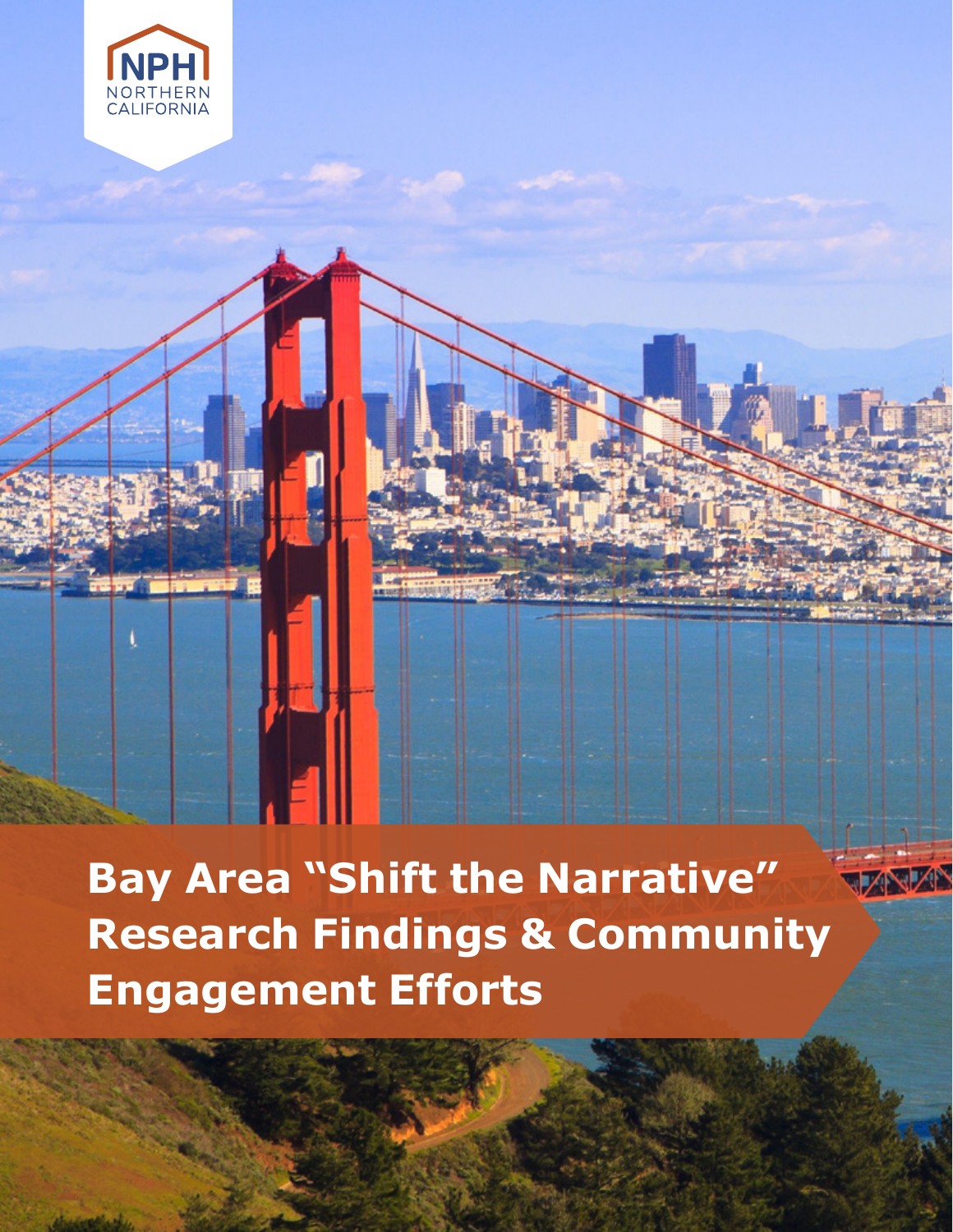Shift the Bay / Non-Profit Housing Association of Northern California Research Summary

In service of efforts to develop research-driven messaging, materials, and trainings that will support advocates in executing meaningful community engagement and participating in the Housing Elements updates process, **NPH has developed the attached research memo to serve as a summary explainer guide of the robust research program conducted through the Shift the Bay initiative 2019 - 2021.** 

This document aims to share what we learned about Bay Area voter and resident sentiments and values around housing during our program and specifically what that can mean for local housing planning during the Housing Elements process. It's designed to unpack and distill our regional research findings into practical advice for local community engagement and conversation.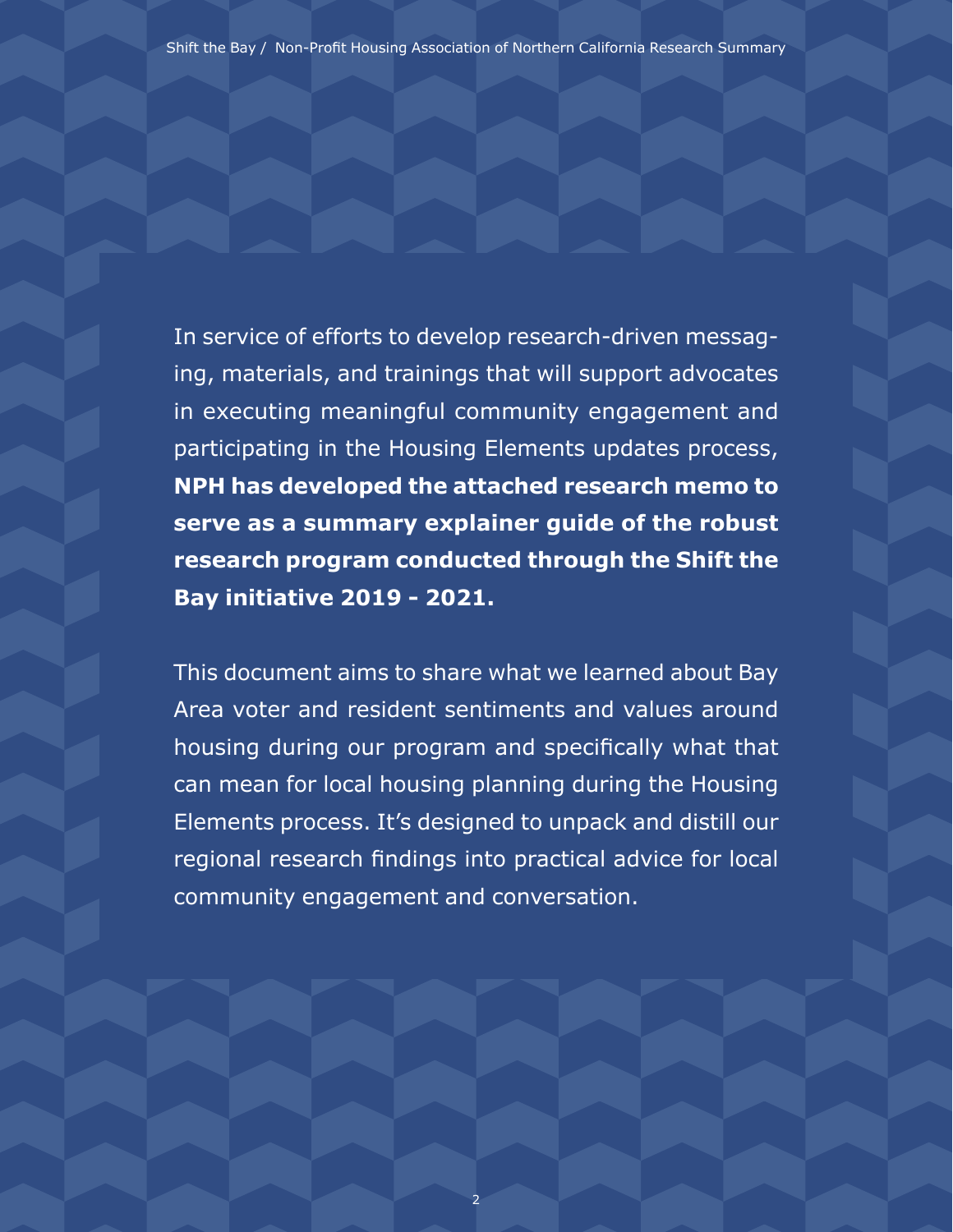## **TABLE OF CONTENTS**

- **Introduction 4**
- **The Research Program 4**
- **Key Research Findings + Implications for Bay Area Community Engagement 6**

#### **Detailed Research Findings 8**

- 8 The conversation about housing is viral
- 9 Bay Area residents value diversity, though are less willing to confront our history of racism and inequities
- 9 Our research shows that Bay Area residents hold deeply embedded views that housing is personal, and that they hold complex and even conflicting viewpoints
- 10 Bay Area residents are willing to see government as the responsible party but we have some work to do to get them there
- 11 Words matter
- 13 The message is around a shared community experience. But the forum may benefit from some separation.

#### **Appendix: Shift the Bay Table Members 14**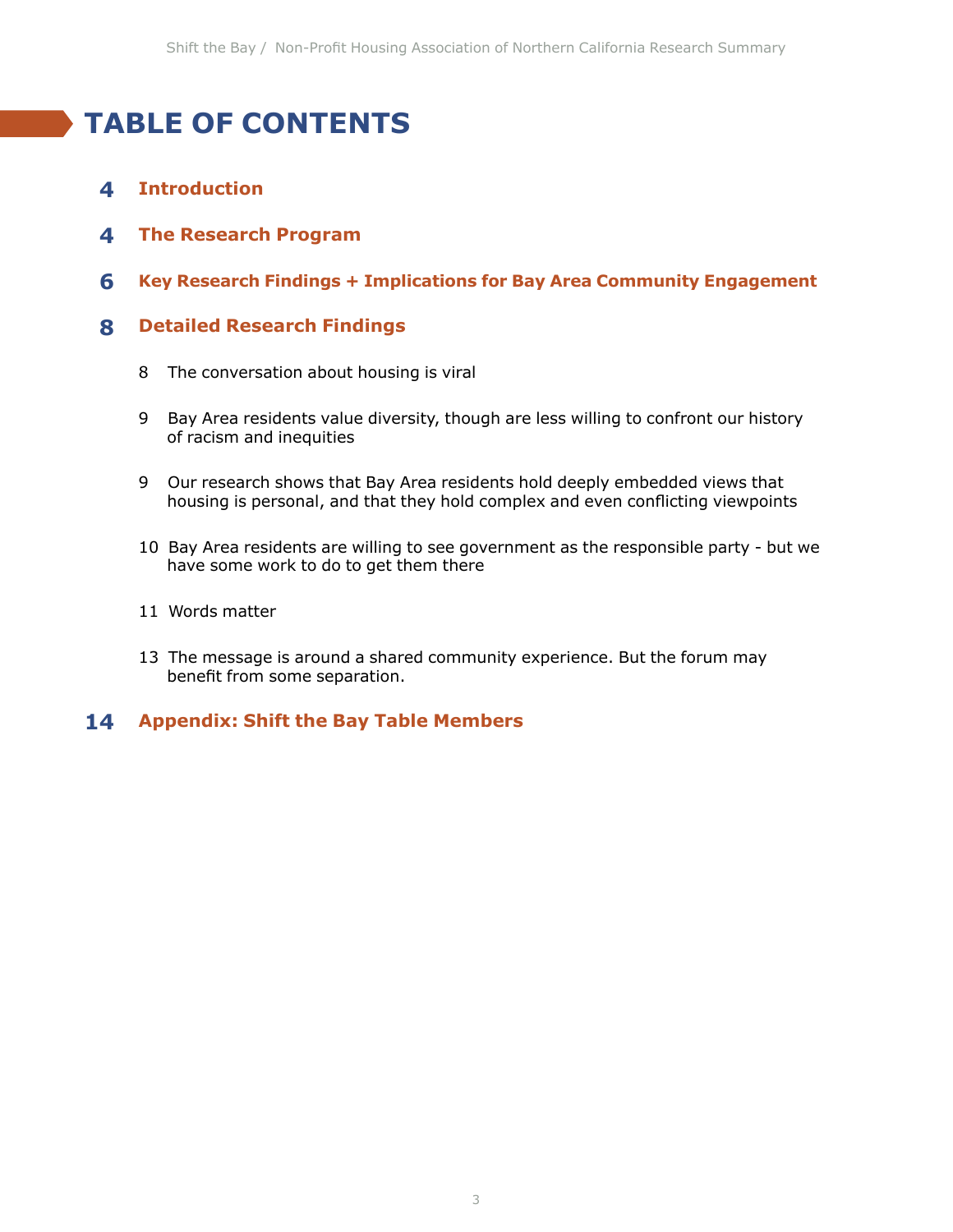As local elected officials respond to RHNA numbers and adopt their Housing Elements, research-driven resources on the regional response and dialogue around housing can offer a critical tool to help advocates develop and refine public engagement and outreach programs and effectively mobilize support for housing solutions.

## **THE RESEARCH PROGRAM**

The [Bay Area Shift the Bay Initiative](https://nonprofithousing.org/events-and-programs/shift-the-narrative/) conducted a robust discovery and research program (2019-20) to understand, explore, and define the dominant narratives on housing around the Bay Area. This research has taken a tactical approach to unearth not just expressed attitudes, but also the values and beliefs underlying these positions. **This research is designed to reveal common values, themes, and opportunities to identify synergy around all-community support and progress for Bay Area housing.** In 2021, tracking polling was conducted to continue to monitor, evaluate, and interpret voter perceptions and values as well as reception to specific messages and policy proposals.

This body of research can offer critical insight and context to support advocates' goals to reach and engage residents around housing as part of the Housing Elements process, as well as motivate and persuade decision makers to take action. Notable details about the Initiative's research program and subsequent [play](https://nonprofithousing.org/wp-content/uploads/2020/09/Shift-the-Narrative-Playbook-FINAL-compressed.pdf)[book i](https://nonprofithousing.org/wp-content/uploads/2020/09/Shift-the-Narrative-Playbook-FINAL-compressed.pdf)nclude:

#### **Diverse, collaborative relationships deepened our understanding of Bay Area residents' perspectives and opportunities to advance meaningful dialogue.**

• Our research program and overall initiative approach was shaped by a diverse table of organizations from around the Bay Area -- from Sonoma to Santa Clara, From San Mateo to Contra Costa Counties -- and spanning multiple issue areas, to consider and incorporate the housing experience beyond housing advocacy perspectives. (See appendix for list of table members.)

• The initiative developed collaborative partnerships with a number of other research programs -- including the CZI-led statewide narrative learning project and the national narrative project led by Policy Link, Race Forward, and Center for Community Change -- and deepened our engagement by embedding consultants with multi-initiative expertise and existing research (Dr Tiffany Manuel, The CaseMade; Anat Shenker-Osorio, The Race Class Initiative.)

#### **Our discovery and research program ensured broad, diverse exploration of the full Bay Area experience.**

• Our focus groups and values-based polling were carefully conducted to evaluate public opinion around the Bay Area, with particular attention to representation in the suburbs as well as racial, income, home status, and family status representation.

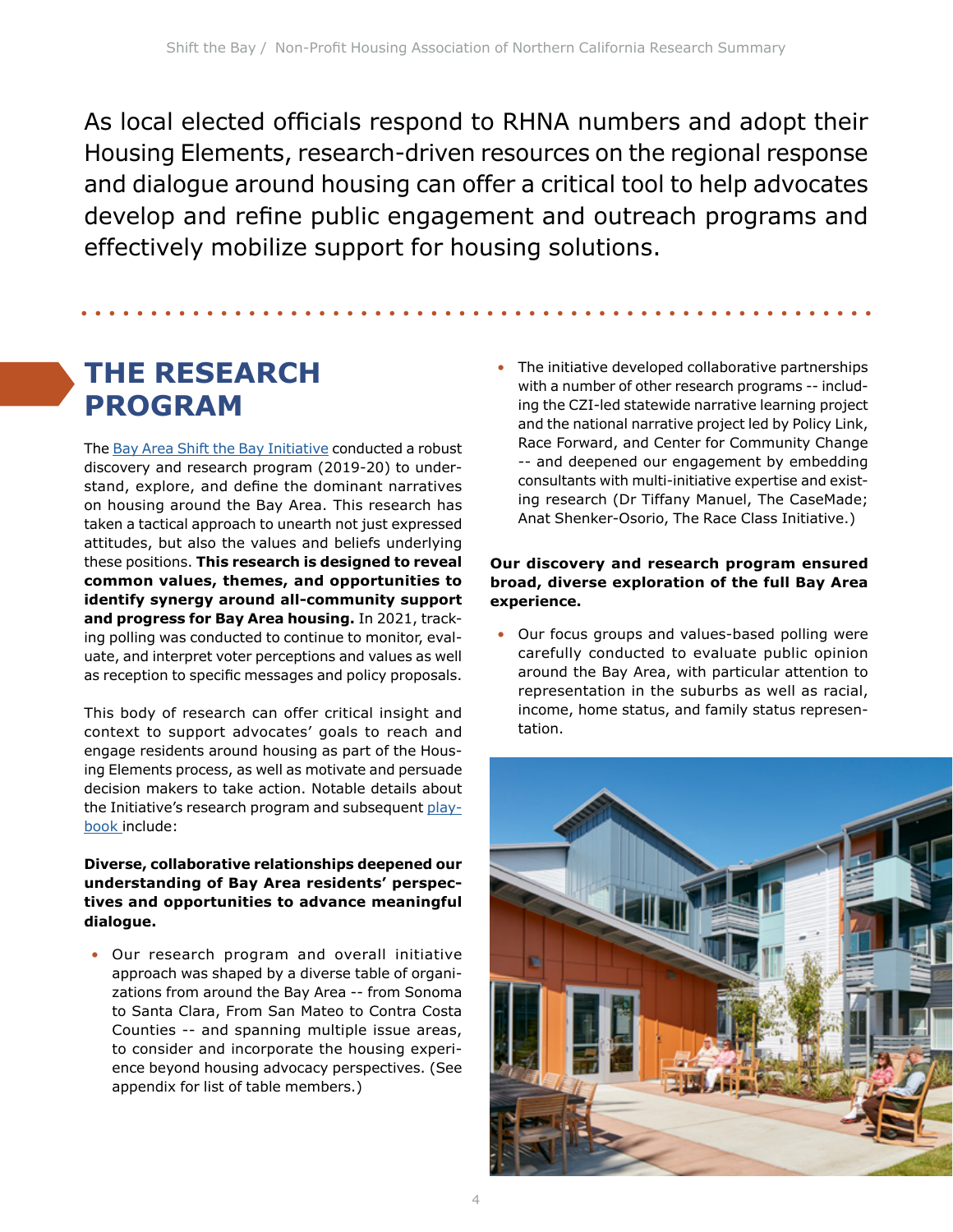- Our field survey and lay of the land, provided through survey and interview of our table members (see appendix for list) included North Bay, East Bay, South Bay, the Peninsula, and San Francisco.
- Our research review included polling from the 9-county Bay Area in English, Spanish, and Mandarin.

**Our research program revealed current public sentiment, as well as unearthed the underlying values, beliefs, concerns, and fears beneath those attitudes to create new pathways forward for dialogue and engagement.**

- Our discovery and research program identified, named, and defined existing dominant narratives around housing in the Bay Area.
- Our regional research program was designed to deeply and thoughtfully build an understanding of current values, beliefs, and desires around housing among Bay Area residents.
- Our research and [playbook](https://nonprofithousing.org/wp-content/uploads/2020/09/Shift-the-Narrative-Playbook-FINAL-compressed.pdf) were developed to deepen our understanding of where people are and the motivations behind specific questions or comments they might make. Our research and strategic recommendations support the ability to unpack what's behind initial questions and comments, so we can truly engage and understand one another.

### **Phase I: Discovery & Landscape Analysis**

- **• Convene a regionally diverse collaborative table** to shape research program and initiative approach from Sonoma to Santa Counties and spanning multiple issue areas
- **• Convene narrative experts** to share best practices and assess local opportunities.
- **• Assess lay of the land**, via surveys, facilitated table conversations, one-onones, and shared media landscape.
- **• Deploy best practices**: Workshops & breakout sessions to identify how best practice guidance works in the Bay Area & collect local experiences to identify additional opportunities, challenges, and ideas.

### **Phase II: Empirical Research Program**

- **• Literature Review:**  Evaluation, themes, trends, and through-lines identified via dozens of Bay Area Polling Data (EMC Research)
- **• Qualitative Research:**  Community Voice Sessions/ Focus Groups (TheCaseMade)
- **• Quantitative Research:** Polling & Values Mapping (EMC Research)
- **• Coordination on Narrative Research:** Partnering with narrative initiatives locally, statewide, and federally to incorporate findings, leverage ideas, and identify value-add to our movement

#### **Phase III: Create & Translate**

- **• Develop Narrative Playbook:**  Create specific narrative strategies based on cumulative research findings
- **• Create Message Guide:** Develop message guides and additional resources to help partners in this work embed and apply narrative strategies
- **• Strengthen Capacity:** Develop trainings, presentations, and other tools to help strengthen narrative, communications, engagement, and outreach skills across our coalition and partners
- **• New Research/Evaluation:**  Use state-of-the-art research methods to continue growing our understanding and refining our strategies to shape the narrative on housing and racial justice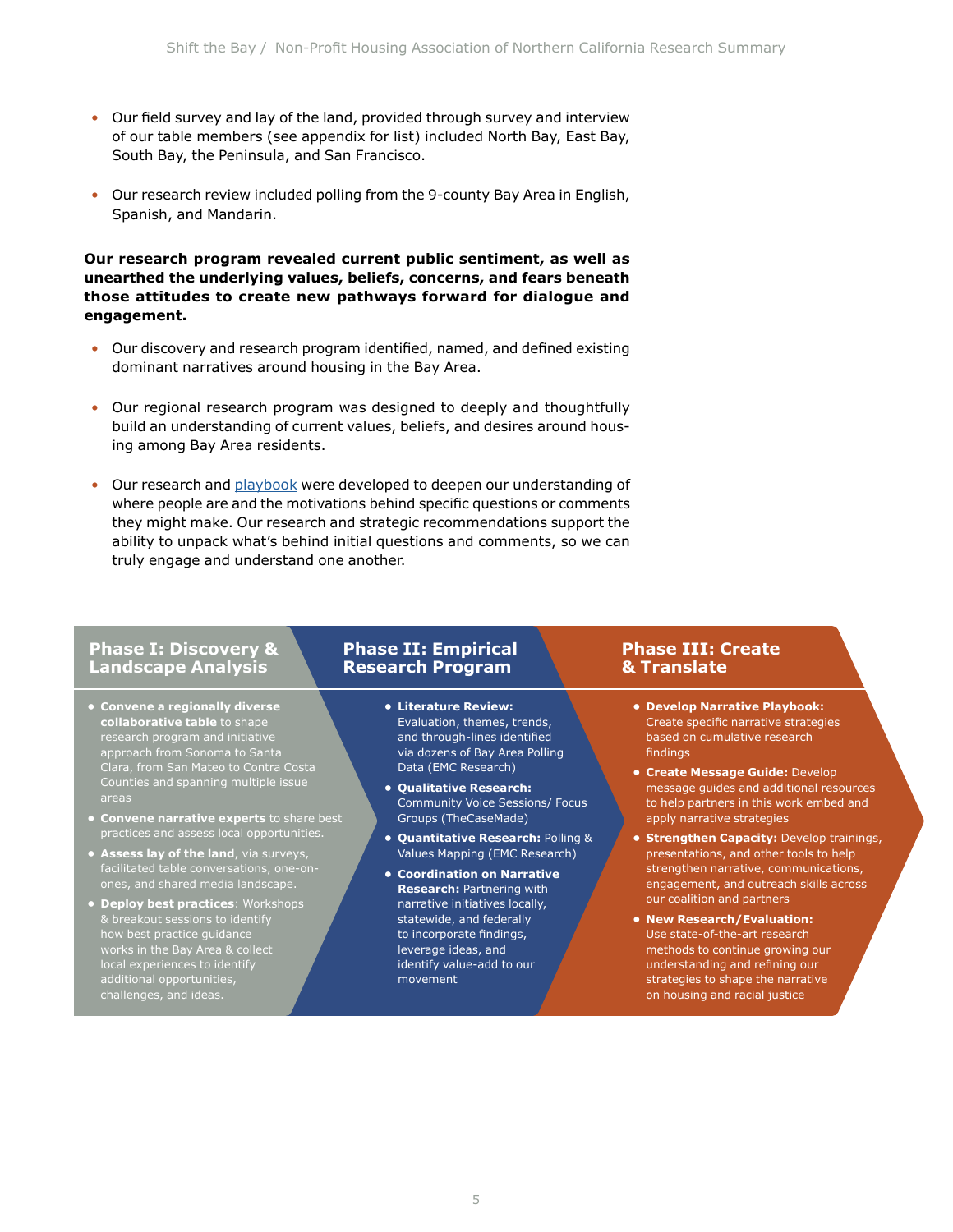## **KEY RESEARCH FINDINGS + IMPLICATIONS FOR BAY AREA COMMUNITY ENGAGEMENT:**

If we had to sum up our research findings on Bay Area residents' relationship to, values on, and underlying beliefs about housing issues in the Bay Area, one word would likely be "complex." **If we had to summarize what our research recommends, that word would be "resonance."** That is to say: We've learned that we in the Bay Area don't have to work as hard as in many parts of the country to create sympathy or educate about how bad our housing issues are. Bay Area residents already know this, as demonstrated in how viral the conversation about housing emerges in focus groups; how quickly respondents name housing and homelessness as Bay Area top challenges in polling; and how deeply concerned they are about the issue.<sup>1</sup> The question for us becomes: how do we help them see their stake in helping us to mobilize solutions to this issue?

Our research also unveils our challenge: **That while Bay Area constituents agree that this is a top issue and care deeply about doing something about it, they aren't initially willing to "give something up" for it — whether time, money, or space — based on how they currently view and understand housing as an issue**, in part because of their cynicism that those efforts would ultimately solve the problem. Our task is to help them see a real pathway where we can effect this issue successfully.

This is why our research experts and strategists identified what is traditionally called the "persuadables" as, instead, the "bystanders." In other words: **We don't need to persuade these community members that housing issues matter, we have to focus on telling a solutions story that they see themselves in and understand how it benefits themselves and their communities.** 

**For community engagement meetings like the Housing Elements process**, this is particularly important, given how important community input is to communicating community needs and shaping our local jurisdictions' future for housing. Unpacking and applying these research findings can be the difference



### **The Critical Role of Research in Creating Meaningful Messaging for Effective Community Engagement**

Several years ago, [the show "Silicon Valley"](https://www.youtube.com/watch?v=QYBcLMiR9b0) [humorously highlighted why research is so](https://www.youtube.com/watch?v=QYBcLMiR9b0) [important,](https://www.youtube.com/watch?v=QYBcLMiR9b0) showing how one of the characters came to realize the importance of public opinion on his product versus insider feedback.

This point was further emphasized by Shelterforce's Miriam Axel-Lute, who [last year wrote:](https://shelterforce.org/2020/07/27/how-do-we-change-the-narrative-around-housing/)

> When I attended a presentation at a Facing Race conference on the Race Class Narrative research in 2018, one of the presenters told those assembled, "You are not the base." I remember the silence and uncomfortable shifting in the room. We all seemed to be thinking "Who are we then?"

> The answer: People who had come to a conference on race and sought out a session on messaging were mostly people likely to be *using* racial justice messaging, running campaigns, doing advocacy, or organizing. The base encompasses people in the general public receptive to a certain message and likely to support it; advocates and organizers, the people who live and breathe a given topic, are their own subcategory. They cannot and should not assume that messages that they respond well to are necessarily going to resonate with others, even a majority of the base.

Research is critical as it helps us get outside our own minds and bubbles, to learn truths AND unlearn misperceptions of the people we are trying to reach, motivate, engage, and inspire to action.

**We offer this important note because some of the research findings may seem counter or contradictory to your own personal experiences. But remember: You are not the base!** 

<sup>&</sup>lt;sup>1</sup> 83% concerned about low-income and disadvantaged families able to find an affordable place to live, EMC Research, June 2021.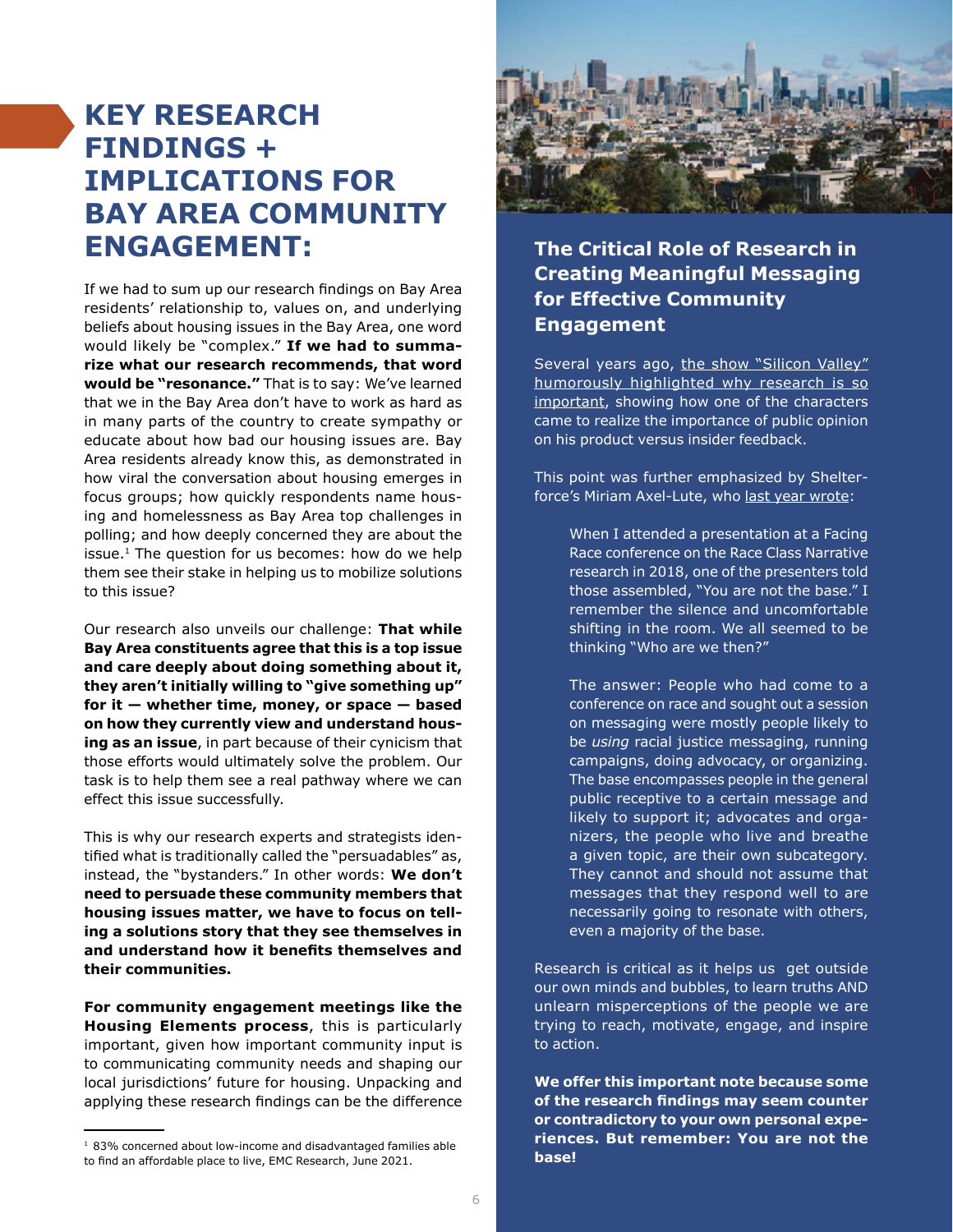between a community session overpowered by a small number of loud, motivated NIMBYS and one where we've successfully invited, engaged, and mobilized a diverse representation of community voices spanning all walks of life and experiences. It's the difference between residents feeling unheard and unmotivated to help develop and support necessary housing outcomes for our communities, versus one that guides a meaningful conversation where folks' voices are uplifted and they can easily draw connections between their goals and collective community.

It's also important when considering **how we motivate city staff and elected officials during the Housing Elements process to hear our voices, advance our proposals, and champion housing solutions**. While lawmakers and city staff have a distinct role in this process, these research findings and message recommendations apply equally to them as well. This research offers a roadmap to successfully share stories and perspectives during the Housing Elements process that other attendees can agree with, that grab city staff's attention, and lays out a common-sense, values-driven, achievable future.

**One of the most important findings from our opinion research (and reiterated by practitioners' field experiences) is that voters hold deeply contradictory feelings and values on our issue.** Messaging research also shows that we must be careful not to push people into a backfire (where they dig in deeper to defend their opposing views rather than their aligned views.) **Rather than try to convince someone to drop an opposing viewpoint on our housing policy solution proposals, we must look for existing views that align with our goals and utilize messaging and engagement strategies that help deepen community commitments to this shared vision.**

Core principles from the research-informed narrative strategies available in the "Seize the Narrative" Playbook<sup>2</sup> that can support this work include<sup>3</sup>:

**Center Equity & Systems Change: Center** equity in all messaging and socialize new narratives that position equity as the pathway to achieving the vision we all share for our region. While research shows we must be careful in how we lift up the history of exclusionary and racist policies, we can and must be direct about the impacts on our BIPOC and low income neighbors today, and

the role of policies and systems to make change. **Critically, we must use active language that puts accountability on our policies and systems, rather than put the onus on impacted community members.**

- **Attach & Amplify: Research shows that Bay Area** residents are already attaching housing issues to other issues -- we need to make that a strength, rather than a challenge. Our messaging and engagement strategies must identify areas that community members care about and are motivated to protect, and then show how housing is related to this. **Housing as a foundational element to strong, vibrant, equitable communities is an important frame to advance this strategy, while linking to specific issues such as environmental justice, racial justice/diversity, schools, etc.**
- **Reframe**: Research shows that a number of negative disruptors will emerge in natural conversation if we don't guide the conversation towards a more holistic vision. We need to move beyond negative disruptors by reminding folks what's at stake if we fail to act. Further, it's critical that we demonstrate that the negative consequences of not prioritizing housing as an issue are borne by all of us, not just the people struggling to find affordable housing. **Messages that appear most promising here include speaking to the need to act now so we don't lose opportunities for our children/the next generation, diversity, and small businesses.**
- ▶ **Counter**: This is not a 'tit-for-tat' strategy or recommendation for 'myth busting,' as research shows that this can often further entrench false information. Instead, this is about identifying the common misperceptions and unproductive narratives early, and setting the stage early. This can decrease the impact of misinformation and unproductive narrative by undermining their logic, legitimacy, or veracity. **Messages that appear most critical here include challenging the need to "be lucky" to afford housing here, that housing is a personal budgeting/finance issue rather than a systems issue, and that the issue is too big or burdensome to make traction on.**

<sup>2</sup> Dr Tiffany Manuel, TheCaseMade, 2020

<sup>&</sup>lt;sup>3</sup> Please note that there are additional narrative strategies provided in the Seize the Narrative Playbook that may be additionally useful. The above strategies are uplifted as most critical to anticipated audience engagement specifically in the Housing Elements process.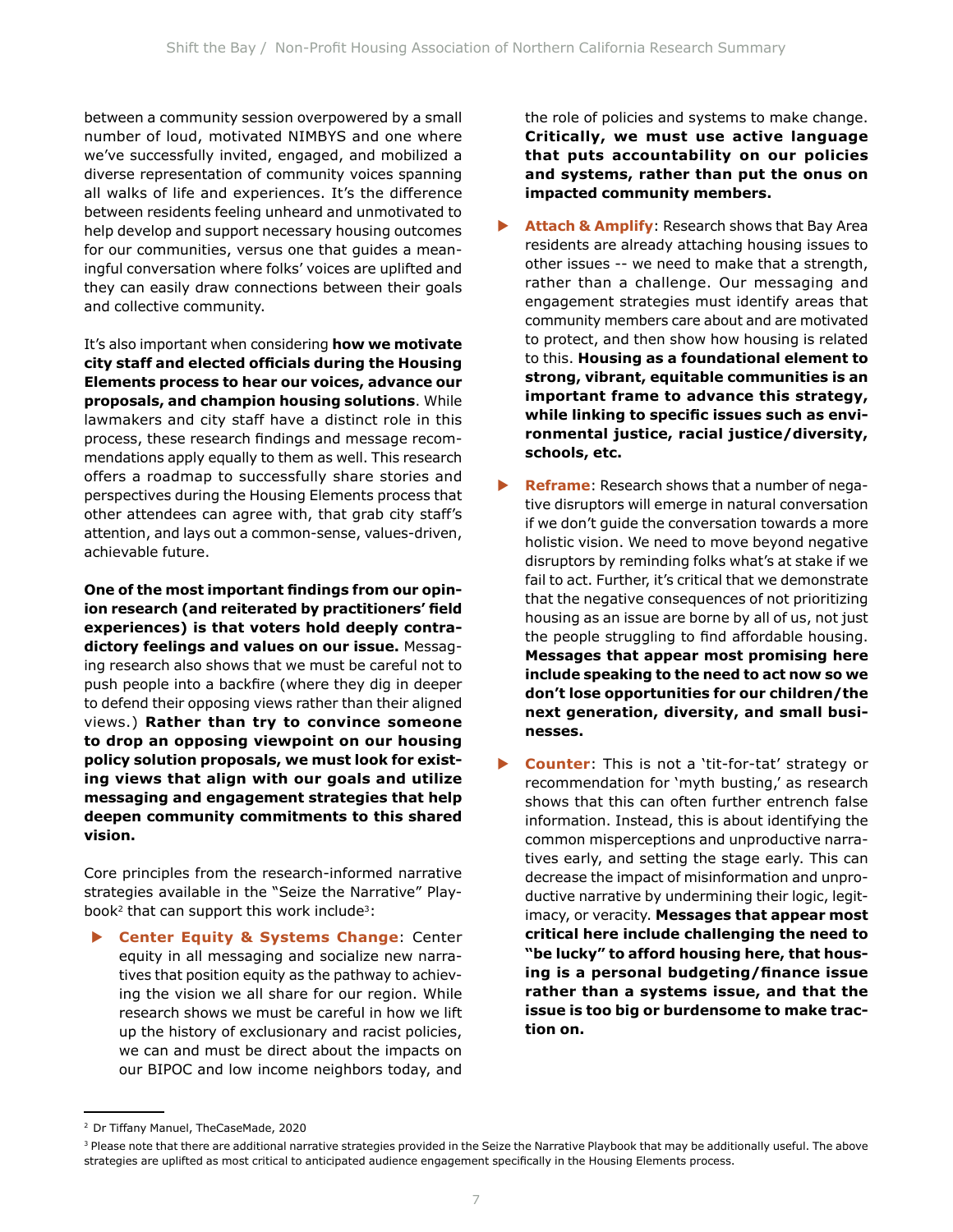## **DETAILED RESEARCH FINDINGS:**

## **The conversation about 1 housing is viral:**

We have some benefits in the Bay Area in that we don't have to get people to pay attention to this issue -- but **we do have to navigate carefully to ensure that the conversation leads to solutions, rather than gets disrupted or distracted.** 

- **• One very helpful starting point** is that residents are already deeply engaged in thinking about, talking about, and holding concern about Bay Area housing and affordable housing.
	- Homelessness and affordable housing were widely identified as top of mind issues across all focus group conversations<sup>4</sup> as well as in openended polling questions<sup>5</sup>
	- Community members are eager to debate and discuss the issue of housing
	- Community members hold deep concern about housing6
- **• However, it often evokes heated conversation that perpetuates an unhelpful, constant loop of unproductive conversation, punctuated by negative disruptors.**
	- Focus group conversations about housing did not naturally 'graduate' to solutions framing, but got stuck in loops of 'how bad is it' stories.
	- Negative disruptors included topics such as: drugs, crime, homelessness; high wages and compensation; and traffic congestion, to name just a few.
- **• There are many issues that people attach to housing already.**
	- **Homelessness is a unique topic that requires special attention**
		- In most parts of the country, homelessness is seen as a mental health issue rather than a housing issue. Bay Area perspectives on this topic are unique and critical to understanding our region's understanding of and relationship with housing.
		- Specifically, homelessness for many Bay Area residents is an example of why housing challenges are entrenched and insurmountable. Homelessness is viewed as a concrete outcome of the Bay Area's "failure on housing" while simultaneously a justification for not taking additional action on housing, as it is viewed as too entrenched.
	- **Bay Area high wages & compensation similarly seem to entrench the issue.** 
		- People felt resigned to the high cost of housing.
		- People also had less sympathy for teachers, nurses, and other workers than in other parts of the state or country because they hold deep anger at the perceived high wages for public sector workers.
		- Talent retention was a less powerful motivator than quality of life and service loss aversion.
	- **Traffic is not just a conversation about traffic.**
		- Traffic was a proxy for population growth and change, and could be linked to other perceived issues of scarcity such as water.

<sup>4</sup> Focus groups conducted by Dr Tiffany Manuel, TheCaseMade in 2019.

<sup>5</sup> Homelessness is by far the most-cited top-of-mind concern, with 49% of Bay Area voters mentioning it among the region's top three issues, followed by 'affordable housing' cited by 26%, 'cost of living' cited by 17%, housing crisis by 14%, poverty by 10%. (EMC Research, 2021)

<sup>6</sup> 53% concerned about finding an affordable place to live for themselves; 83% concerned about low-income and disadvantaged families able to find an affordable place to live, EMC Research, June 2021.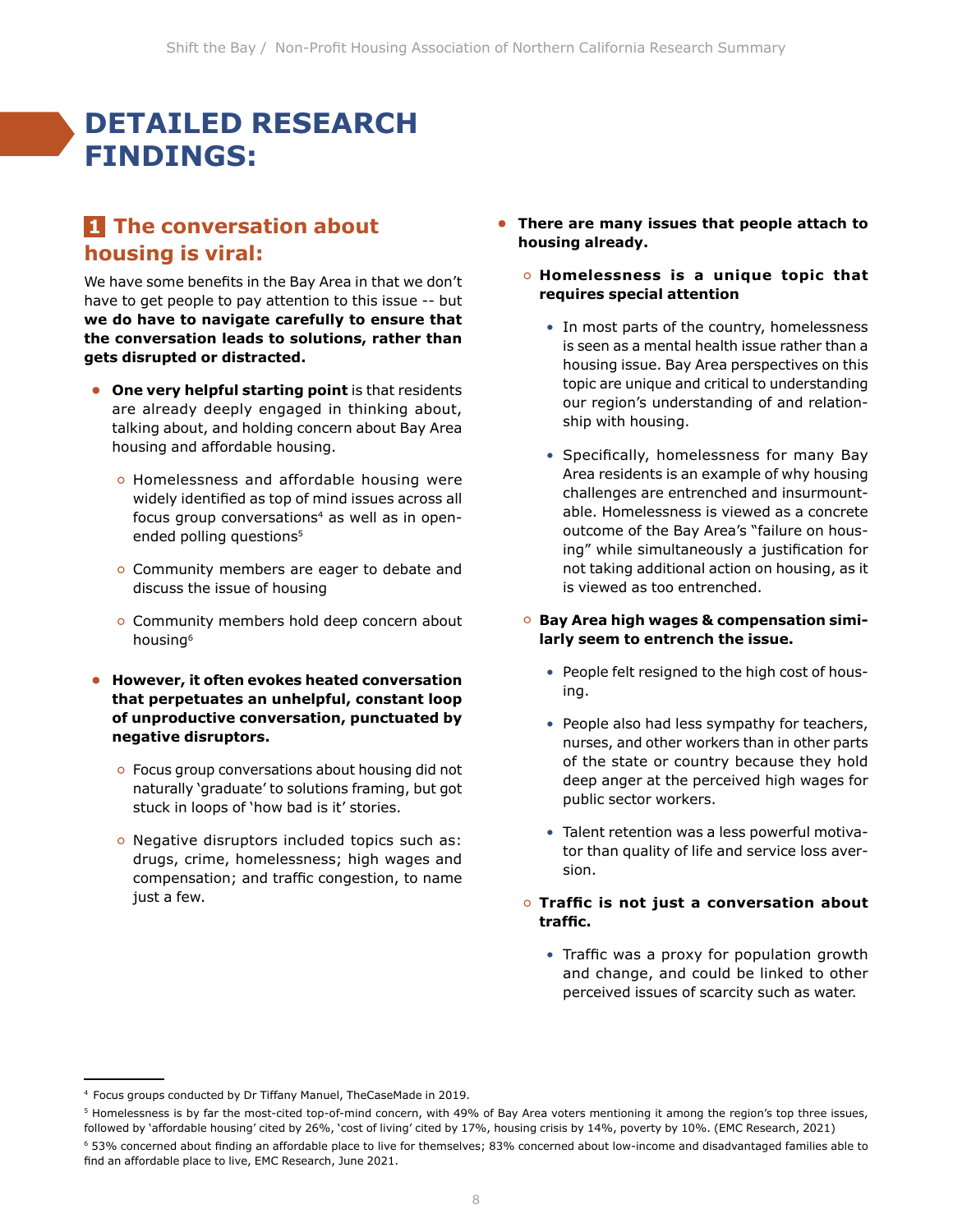## **Bay Area residents value 2 3 diversity, though are less willing to confront our history of racism and inequities:**

Anchoring equity and systems change in the conversation can introduce critical context, while ensuring that we use and demonstrate a racial equity lens on policy proposals can keep the conversation focused on what the impacts are today.

- **• Bay Area residents value our region's diversity, but are often uneasy talking about race and politics.**
	- Focus group participants talked about their perception of the Bay Area as a diverse place. Diversity was brought up often as one of the reasons they love the area and as proof to show that the Bay Area is a "progressive" place. Many participants talked about wanting their children to grow up in this kind of progressive and accepting place.
	- This was echoed in open-ended polling questions, where "diversity" was a top cited "best thing about living in the Bay Area" at 21%. (Only the weather was a higher performer, at  $39\%$ )<sup>7</sup>
	- Yet, polling showed that residents, on average, were less willing to confront our region's history of racism and discimination in policy than they were to consider a reparations-style policy frame. When presented with two value statements: "Past discrimination against people of color should not affect how people are treated today" and "We need housing policy in the Bay Area that makes up for decades of unfair treatment of people of color, " respondents on average leaned more strongly towards the first statement.<sup>8</sup>
	- In focus group settings -- which more closely replicate the setting of a community engagement session -- the uneasiness of speaking to race was true of all participants, Black, brown, and white.

## **8 Our research shows that Bay Area residents hold deeply embedded views that housing is personal, and that they hold complex and even conflicting viewpoints.**

Our research suggests that we need to attach housing to existing issues that people already respond to and believe are solvable.

- Housing is personal, and people did not want to lose what they believe they worked hard for and/or "got lucky" to secure
	- Some of the underlying motivations can be traced back to 'loss aversion.' The feeling of loss is one of the most powerful emotions that can motivate or activate people on social issues. This is a very natural human response, and our research doesn't suggest trying to prevent or limit this from happening, but rather to reframe where the concept of loss might be: What we lose when we don't act, rather than what we lose when we do.
		- When people talked about affordable housing in our focus groups, they often talked about what they stand to lose if we create more housing – property values, parking, view of the park, etc.
		- Regardless of whether these are based in fact or not, **the feeling of loss is incredibly powerful and people will go to great lengths to avoid losing something** (even if that something is not something we particularly value).
	- Our research probed at what folks were afraid to lose if we didn't create more housing and embrace housing solutions, so we could put 'loss aversion' to work to motivate solutions rather than disrupt them.
		- Bay Area residents did not respond positively to messages around losing teachers, nurses, police officers, and others in the caring professions. This is different from

<sup>7</sup> EMC Research, 2019

<sup>8</sup> Respondents were shown two values statements and instructed to place themselves on a sliding scale that demonstrated which statement they felt more closely to. "Past discrimination against people of color should not affect…" was scored as 0 (zero) and "we need housing policy in the Bay Area that makes up for…" was scored as 100 (respondents were not shown these numbers.) When responses were aggregated, the average score was 42.13, demonstrating a sizable leaning towards the first statement. (EMC Research, 2021)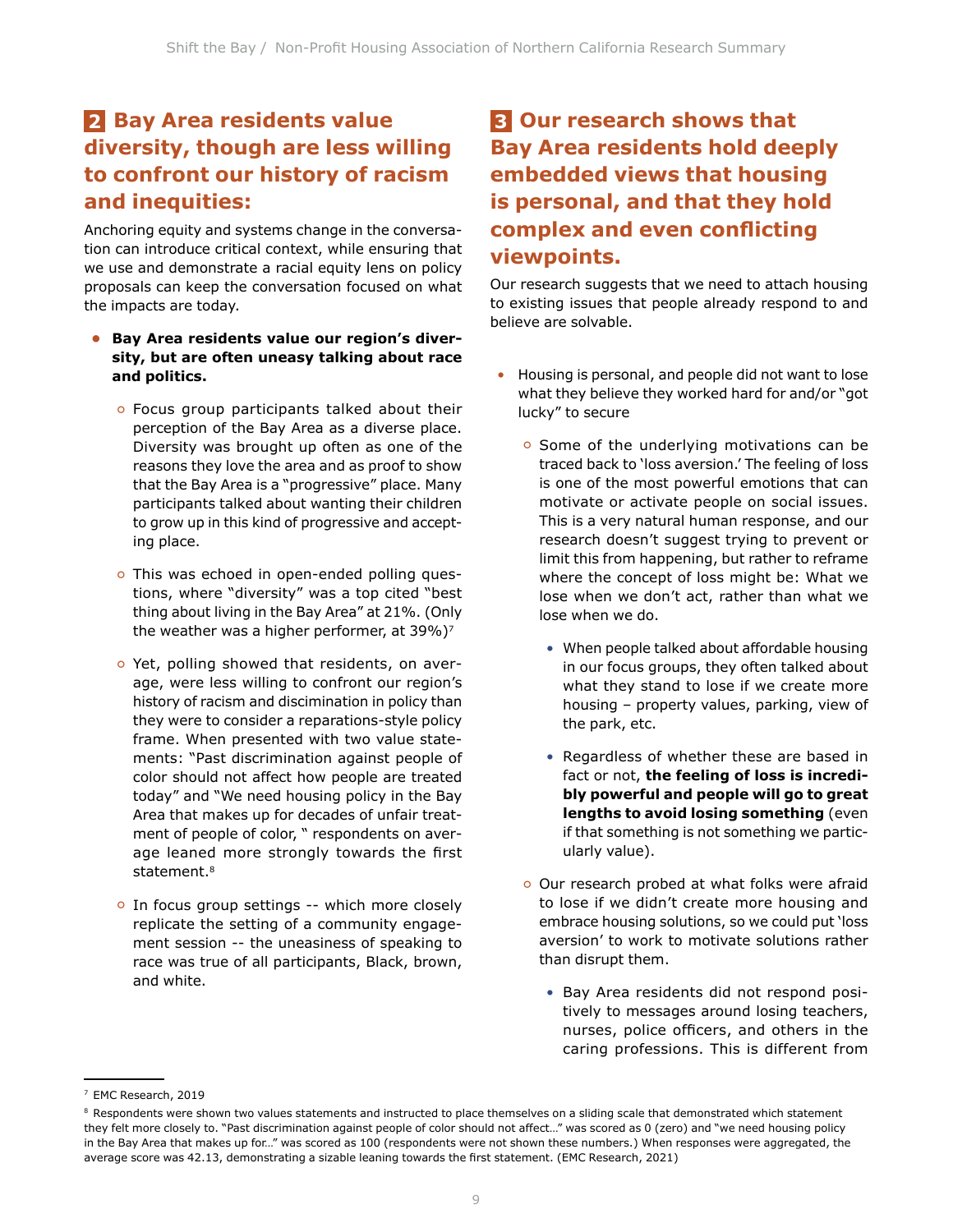most parts of the country, and was tied to the entrenched feeling of high wages and compensation (see above.)

- Folks responded to housing solutions when they considered how it might prevent: children moving away, losing the unique "mom and pop" stores, frustration of falling behind economically and/or being able to prepare for retirement in this market.
- Respondents lack resonance to get from concern/ agreement that we need to make progress to supporting actual, specific policy proposals.<sup>9</sup>
	- Research showed that sometimes this is owing to misinformation/confusion based on terminology and technical language. For example, 68% agree with policies that "make it easier to build new housing in transit and commercial areas" while only 37% agree with "building new higher density housing in my neighborhood.<sup>10"</sup>
	- Focus groups showed promise when shifting the conversation from housing to issues that the public does think are solvable and connecting them to housing.

## **Bay Area residents are willing 4 to name a responsible party - but we have some work to do to get them there in a productive way.**

This is deeply important and helpful for Housing Elements work. People-caused problems are problems that can be people-solved, and when we show the engaged players as part of the solution, lay out a clear plan, and show examples of past success, we can motivate people to support those proposals.

**• Focus groups uplifted how deeply personal community members believed housing problems were.** Though there was some understanding already that affordable housing was a macro-economic and structural problem, participants presented individualized solutions such as individual budgeting and financial literacy.

- Focus groups also revealed a strong belief that corporate greed is real, but we won't fix housing by getting corporations to have a conscience. Focus group participants agreed that Big Tech helped create the problem and that developers exacerbated the problem -- but they viewed these industries through a capitalistic lens and didn't expect them to deviate from their business model.
- Fortunately, there was an opening in that focus group participants were willing to accept that the problem belongs to the government. Unfortunately, they also brought deep cynicism and distrust alongside this view and a belief that government was already flush with cash.
	- It's critical that we uplift government's responsibility and commitment and show where we have made progress, in order to secure trust in additional, future policy proposals and investments.
- **• We also need to make sure that all community members see themselves not just in the solutions that government creates for us , but also as part of the mechanism to make it happen.** Avoid positioning the goal of this work as exclusively "affordable housing," which many people do not see themselves reflected in, or the government's responsibility as a separate entity. Demonstrate the "we" of "we the people."
	- Community engagement during the Housing Elements process, especially, will benefit from uplifting how participation in this process is meaningful, especially given new legal requirements that jurisdictions include community input.
	- Challenge directly the notion that someone needs to be "lucky" in order to have stable housing and that they need to accept responsibility.
	- Demonstrate opportunities for community strengthening.

<sup>9</sup> While 82% respondents expressed concern about housing for others, only 61% supported housing in my neighborhood (EMC Research, 2019; Lake Research, 2019). The policy proposals with the highest support were the most abstract/vague, and still didn't score as highly as concern: 77% agree that "we should make sure that current affordable housing continues to stay affordable to those who need it" (EMC Research, 2021)

<sup>10</sup> EMC Research, 2016

<sup>&</sup>lt;sup>11</sup> EMC Research, 2019 Polling Review. Recommendations from Anat Shenker-Osorio, 2019 Shift the Bay workshop and Race-Class Narrative Research.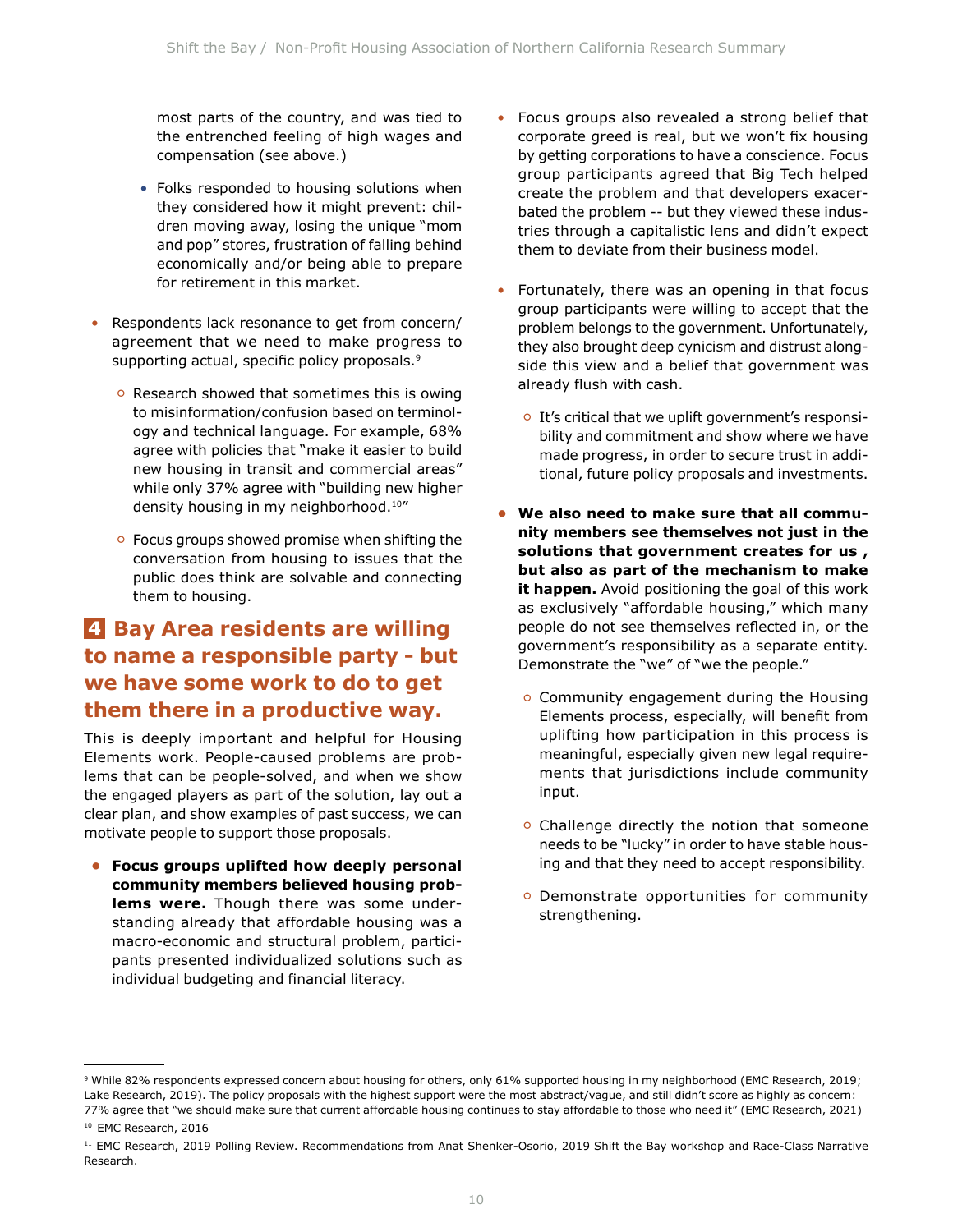## **Words matter. 5**

- People have vastly different understandings of what home means. **Be precise** with our language because what we see in our minds when we say "build more housing" or "in this neighborhood" may not be what people are picturing $11$ .
	- **Watch out for the passive voice.** When we say "rents have skyrocketed" and "people have been displaced," for example, we essentially cede that things are out of our control. Present problems as people-created, so that they can be people-solved. See section #4 for more.
	- **Be aware of how conceptual metaphors influence perception.** On average, we use metaphorical speech in American English every six to seven words. For example: Research showed that when individuals were presented with factual data and statistics about crime, when it was primed with a virus metaphor language versus opposition language, people were more likely to look for preventative solutions and recall positive data.
- **Address race and class explicitly.** Establish cross-racial solidarity. Name race directly when establishing shared values: It's not enough to say 'everyone' and 'all of us;' we have to make clear that we're being inclusive of people across the racial spectrum to confront existing perceptions that other races are different from our own. say 'everyone' a<br>clear that we're<br>the racial spectr *The message underlining the homeowner/renter commonality is compelling to 3-in-4 Bay Area voters.*

invested in the future of our communities. By working together, we can come up with Whether we pay rent or a mortgage, we all want a stable place to call home. We are all policies that benefit renters AND homeowners.

wage jobs won't be enough to attract and retain our workforce. We must invest in long-term The Bay Area is known for its wealth and prosperity, but with remote work here to stay, high housing solutions so that more people can afford to live and thrive here.

communities. We have the opportunity now to do better and promote policies which make Housing policies like single family zoning were put in place decades ago with the intention of excluding groups of people. These zoning laws have contributed to racial segregation in our our communities more inclusive.

options unaffordable to many who currently live in the Bay Area. Policy that produces, Many homeowners in the Bay Area got lucky. They bought their homes when it was still relatively affordable to do so. But today, the price of renting or owning a home makes both preserves and protects housing options for [renters/tenants] and homeowners across the region, means that more of us can be "lucky."

alliary people tronning cortain gradities is the only thing that has even really sorreal issues of Ordinary people working toward justice is the only thing that has EVER really solved issues of address our housing crisis.

- Keep values in mind when developing communications -- the below values are not necessarily the best *messages*, but it's critical to understand these underlying views to support community conversations.
	- The values that have broad appeal throughout the Bay Area include:
		- Having a decent place to live is a basic human right,
		- Housing policy can make a significant difference and help to control the cost of housing regardless of the economy,
		- Like public education and healthcare, everyone should have access to housing
- **• Specific messages that tested well are those that speak to themes of commonality, legacy, racial justice, and the role of policy/systems in creating change.**

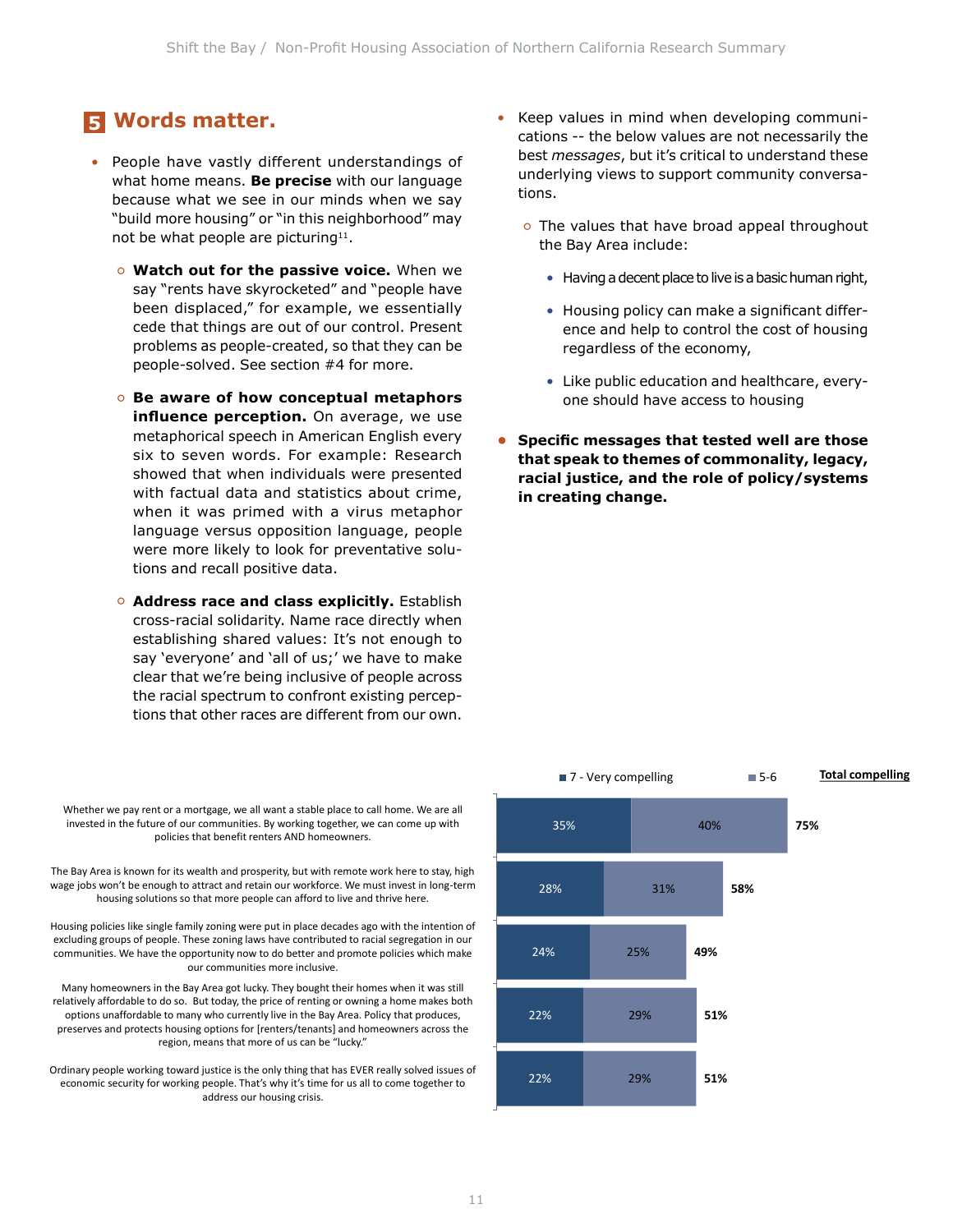#### • Describing policy proposals based on the outcomes of the proposal secure<br>high gunnart secure: high support scores:



• Focus on people and outcomes, not process.

# **Outcomes/Benefits vs. Process/Mechanics**



| Focus on outcomes                                                                      |
|----------------------------------------------------------------------------------------|
|                                                                                        |
| Housing for seniors, veterans, people with<br>disabilities, teachers, first responders |
|                                                                                        |
| Reducing traffic and congestion                                                        |
|                                                                                        |
| Living close to where you work                                                         |
|                                                                                        |

Keeping young families from getting squeezed out

**Focus on outcomes… …not on the process**

% affordable housing

Number of units

Increased height limits

Protection from gentrification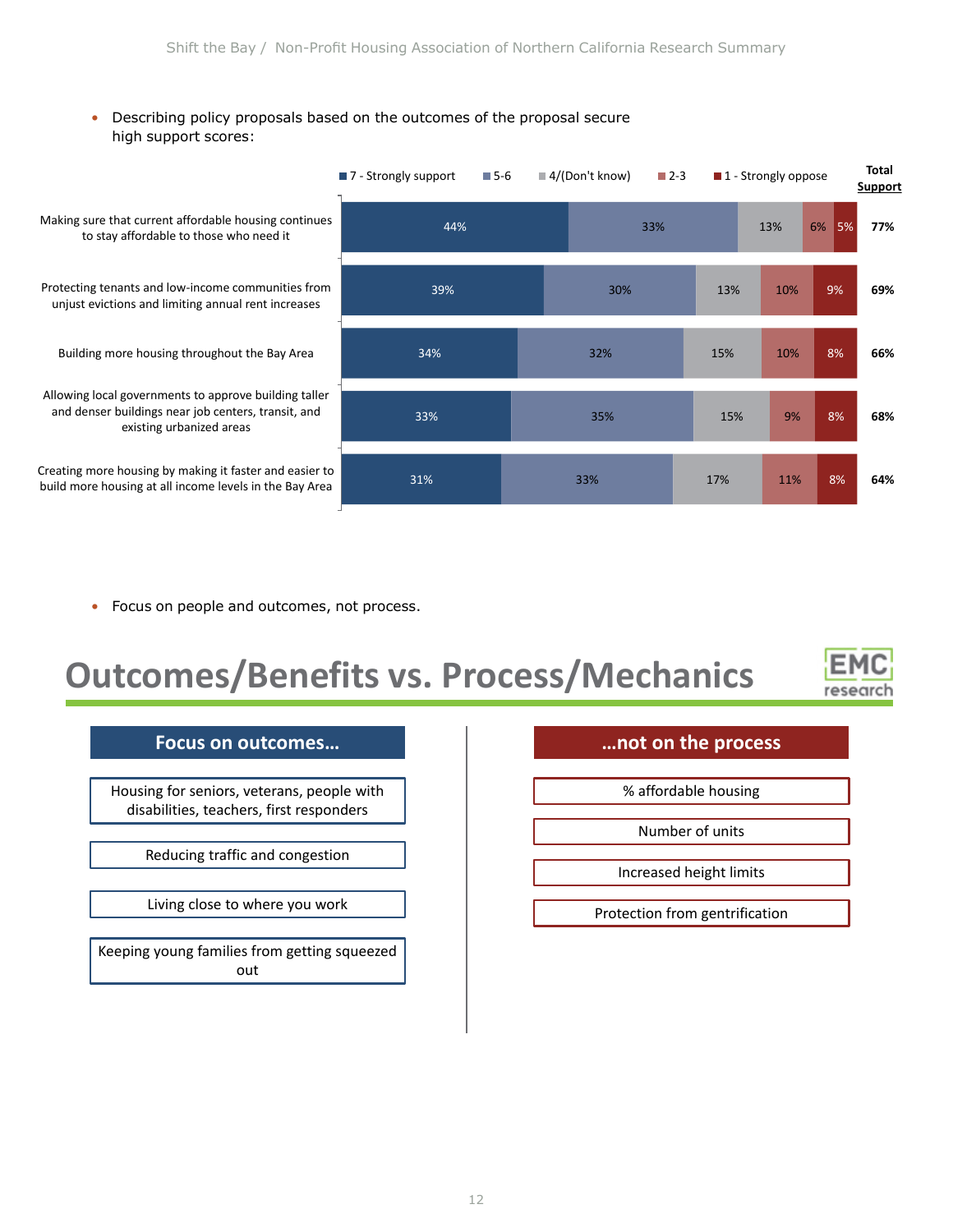### **The message is around a shared community 5experience. But the forum may benefit from some separation.**

Renters and homeowners in the Bay Area experience similar fears and hopes for the region, but they do not speak the same language about who and how to make progress.

- In renter-only focus group, renters were vocal about their shared experiences, including shame and stigma.
- In mixed renters and homeowners focus groups, renters became muted. Many began to rationalize their own experiences and even agreed that homeowners deserved more benefits and financial support and held greater burden.
- While renters were significantly less stigmatizing and empathetic to the common disruptors (see #1), they would wield the disruptions that emerged in similarly harmful ways.
- Homeowners became more sympathetic to renters when they were asked first to think about their own challenges with affordable home repairs. Common ground/empathy came in the context of homeowners having a space to think first about their own vulnerabilities relative to home maintenance costs (which is often extensive with a housing stock as old as often found in the Bay), before they were seen able to extend that empathy.